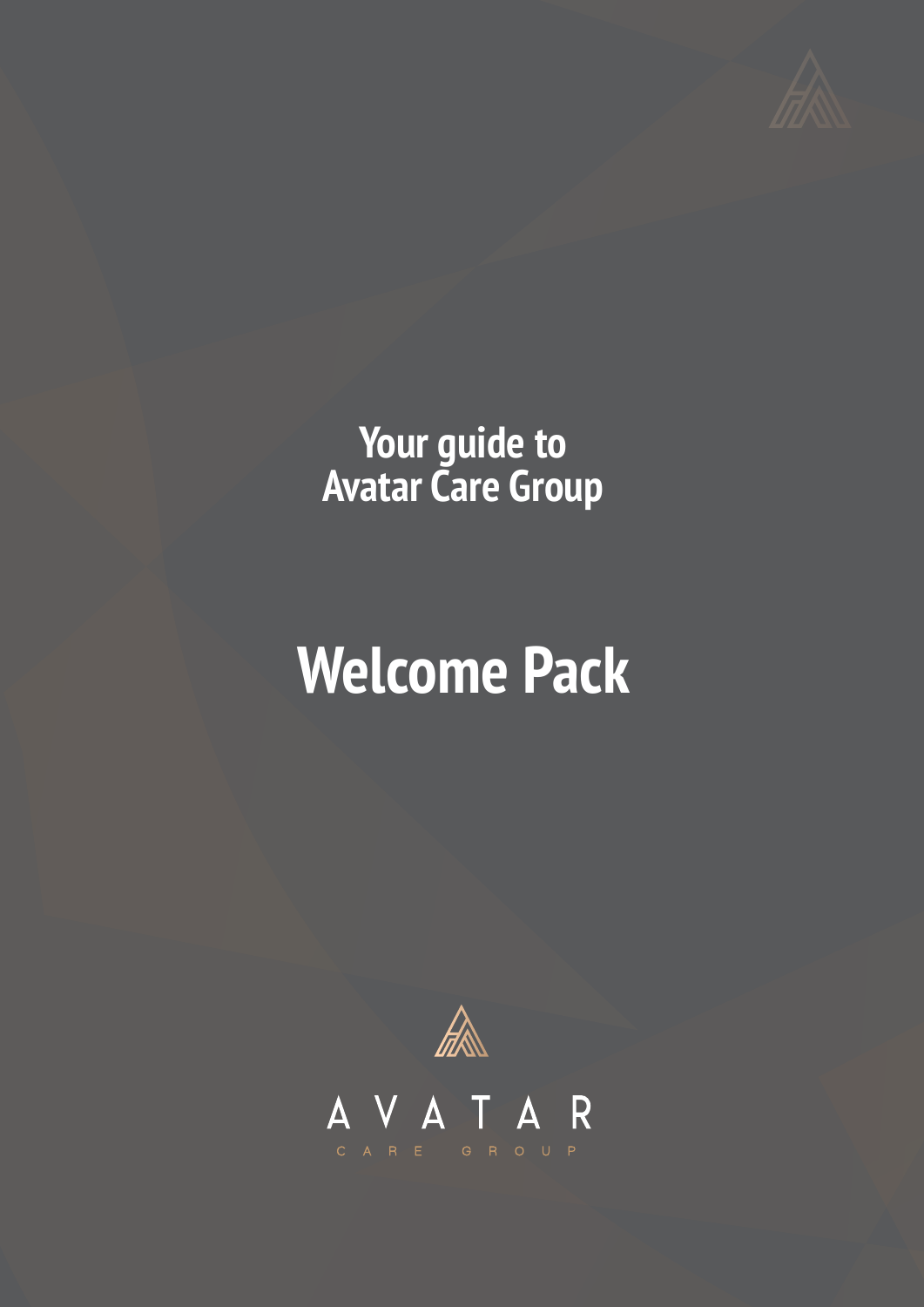

## **Welcome to Avatar Care Group**

Thank you for choosing Avatar Care Group as your home.

We pride ourselves in providing highly professional and qualified care, with a personal touch.

We like to think that our residents want a home where individuality is emphasised, and it is precisely for this reason that our team pay attention to every small detail to make your stay very happy.

This welcome pack contains a range of useful information about daily life at your local Avatar Care home. If you have any queries, please do not hesitate to speak to your home manager, or alternatively one of the management team at our head office.

From the team at Avatar Care Group.



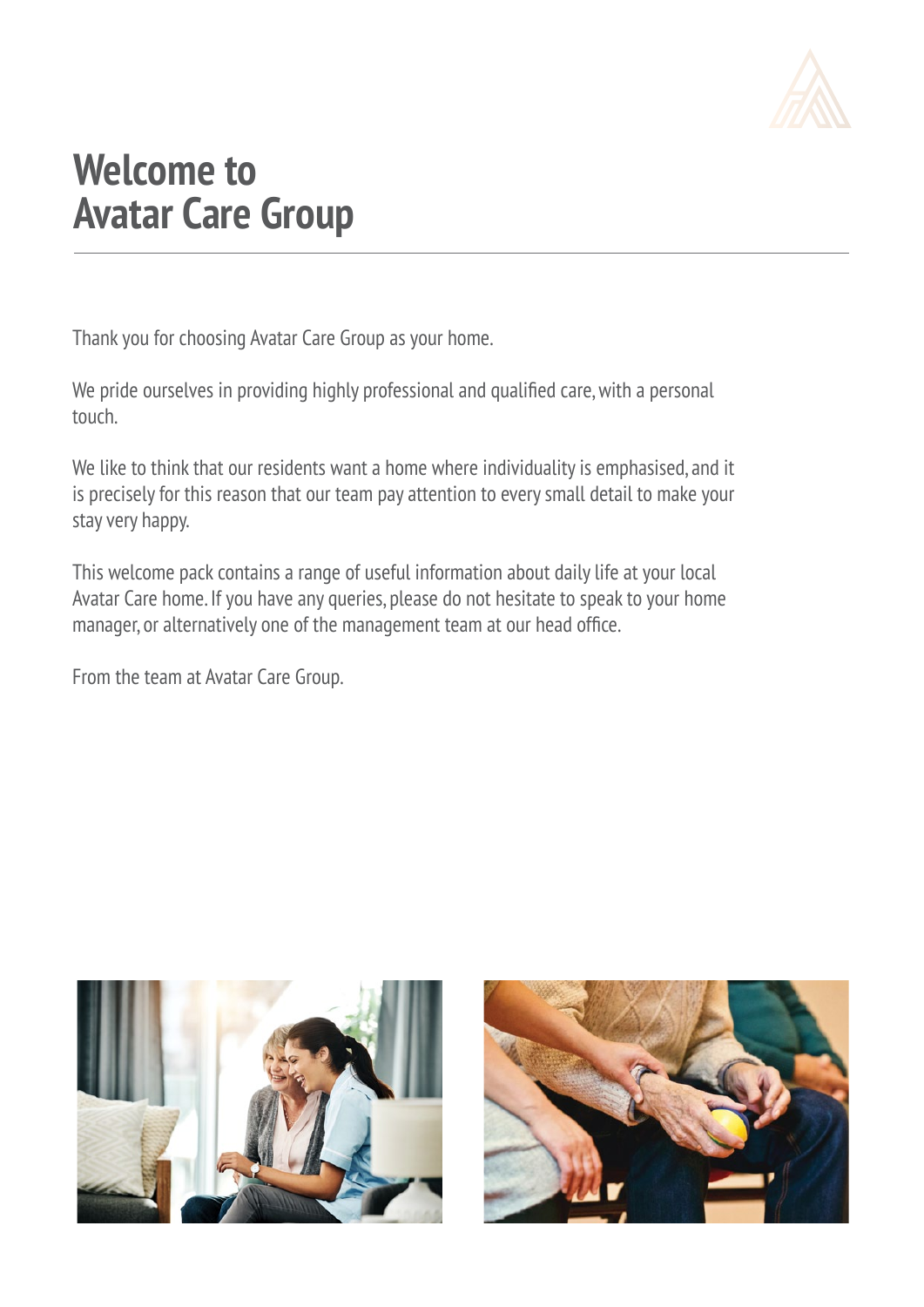

## **Our homes**

#### **Accomodation**

Our homes offer care and accomodation for older people, and are designed to provide excellent nursing and residential care for our residents. We value your privacy and dignity at Avatar Care Group, and our team is on hand to offer any help you may need.

#### **Your room**

We encourage residents to furnish and equip their rooms in their own style, and to use them as much as they wish for leisure, meals and entertaining.

Our homes offer single and double rooms, with the option of having en-suite facilities.

#### **Housekeeping**

Our housekeeping team are here to ensure that your room is kept clean, tidy and comfortable. If you have any preferences or requests regarding the way your room is cleaned, please let a member of the housekeeping team know.

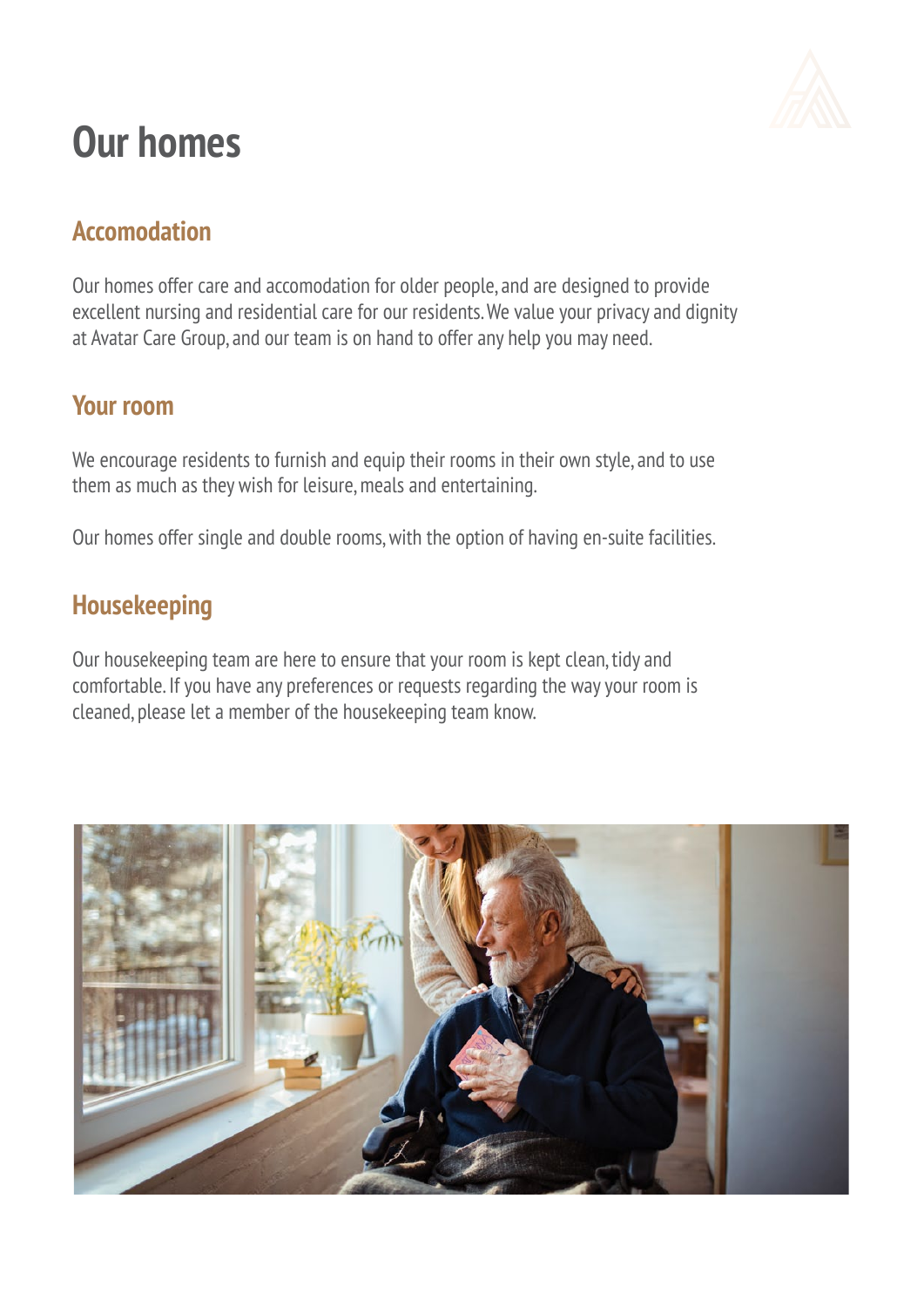

#### **Social areas & lounge**

We try to ensure that residents continue to enjoy as wide a range of individual and group activities as possible, both inside and outside the home. Please feel free to make use of the social areas and lounge.

We also encourage residents to share any social, cultural and leisure interests with our team so that we can help you carry on with existing hobbies, pursuits and experiences during your period of residence in the home.

#### **Nurse call system**

Your room is fitted with a nurse call system to ensure that you can get help from our team at any time. Simply press it when you need anything and someone will come to you.

If you have any questions or would like a demonstration on how to use the call system please speak to a member of the Avatar Care Group team who will be happy to help.

#### **Friends and family**

Friends and family are always welcome to visit at any time, and you may invite them to be involved in daily routines and activities.

If you wish to be represented in any dealings with the home by a friend or relative please let us know and we will be happy to arrange this.

#### **Valuables**

You may keep valuables and cash in our safe.

#### **Hairdresser**

Our homes organise visits from the hairdresser. Should you wish to arrange an appointment please speak to a member of our team. There is a charge for this service.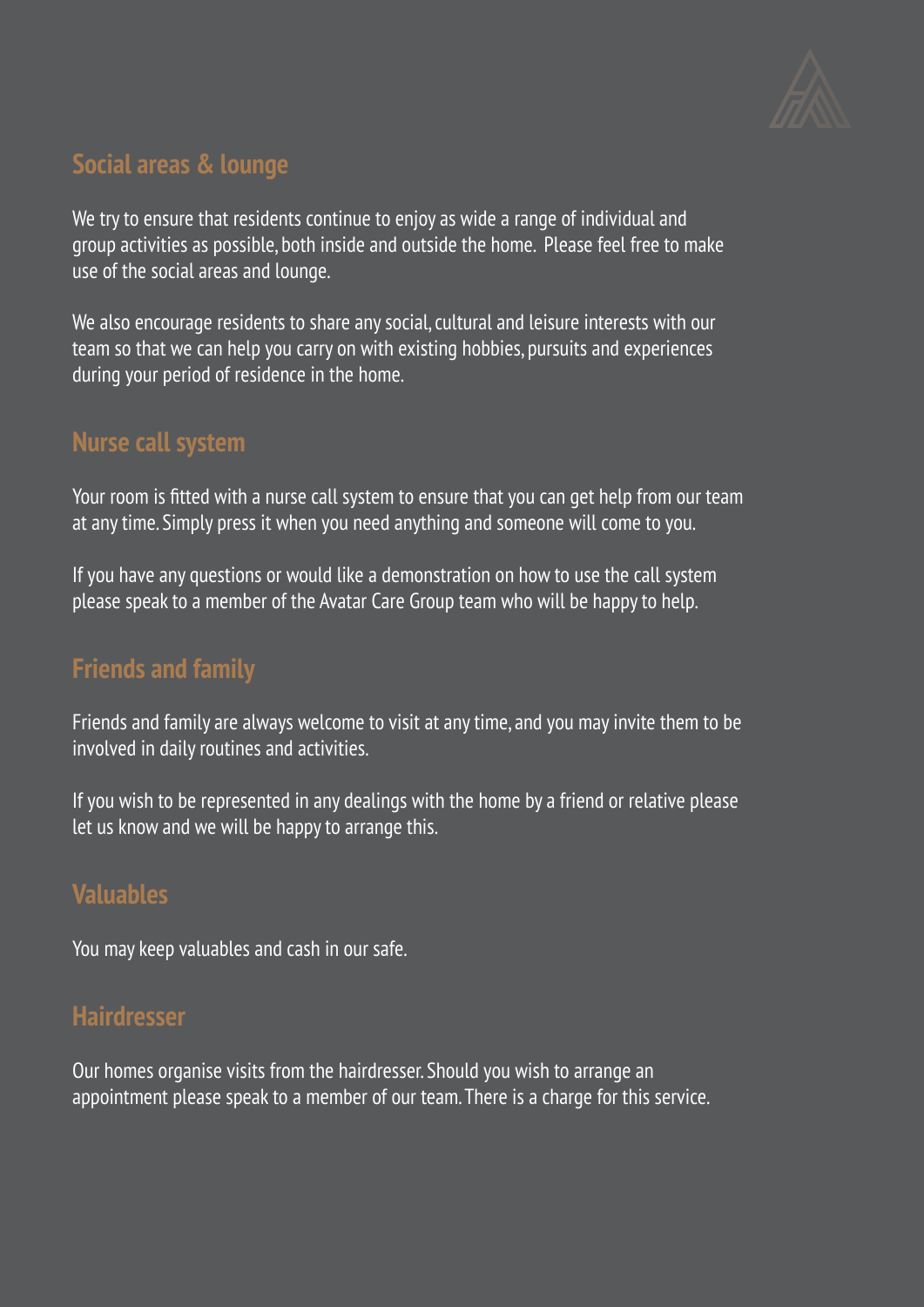

#### **Bathroom facilities**

Our homes have several bathrooms equipped with integral bath hoists, as well as shower rooms. We offer the option to have en-suite bathrooms, with nurse call systems fitted if assistance is required.

#### **Gardens & patio**

Residents are encouraged to enjoy the beautiful outdoor areas of our homes during their stay in the home. Please ask a member of your care team if you require any assistance.

#### **Themed lounge**

Many of our homes have a lounge, some of which are themed, where you can spend time catching up with friends and family, or simply just relaxing and enjoying the decor.

To find out about the theme of the lounge in your home please speak to a member of the Avatar Care Group team, who will be happy to help.

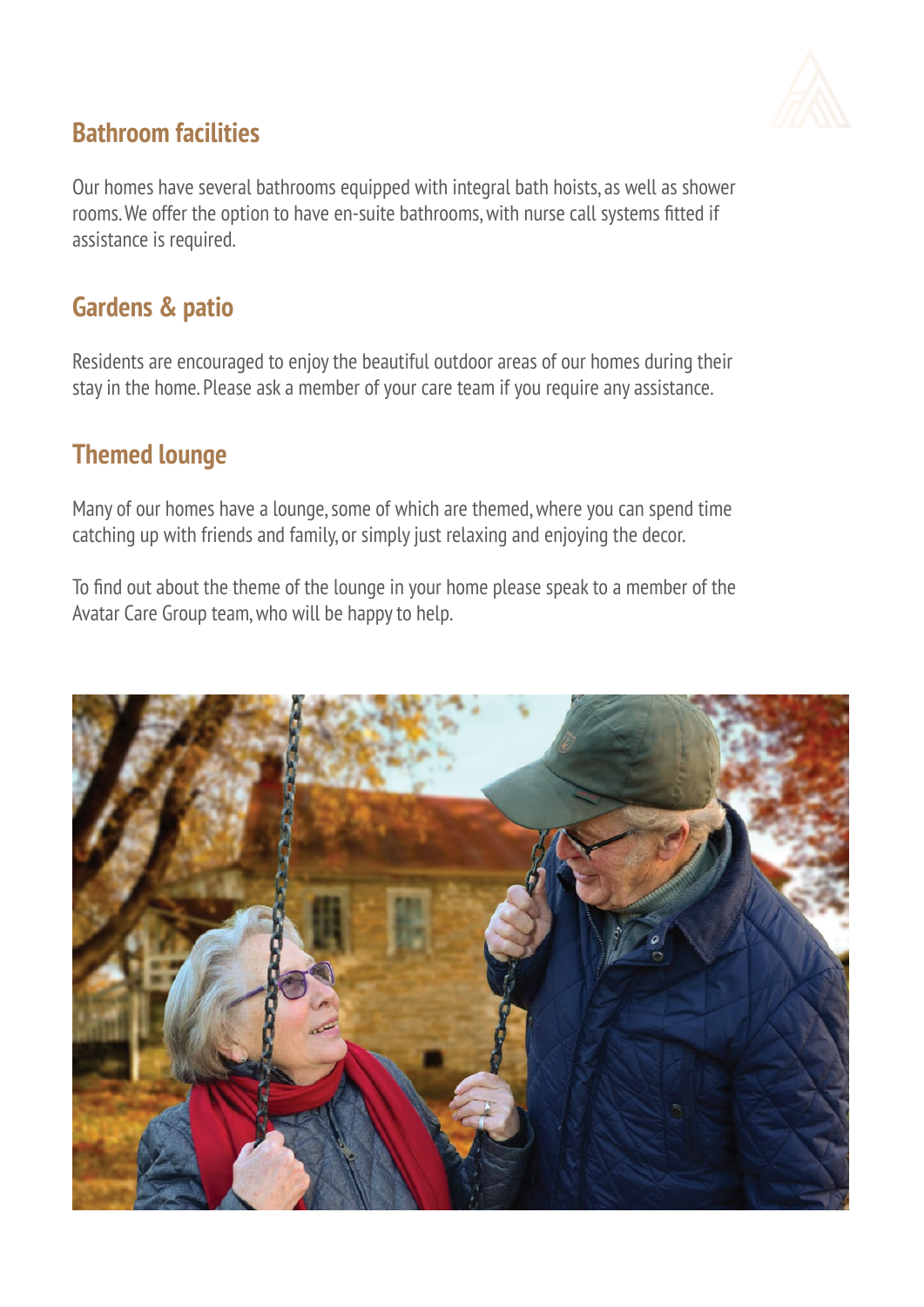## **Day to day**

#### **Activities**

We provide a range of leisure and recreational activities to suit the tastes and abilites our residents. Please feel free to let our team know what interests you. Some of the activities we offer are listed below. Remember, friends and family are welcome to join in too.

**Board games Cooking Bingo Special birthday teas Bowls Dominoes Arts & crafts Gardening Resident socials Singing Card games Armchair exercises Pet therapy**

#### **GP visits & healthcare**

We work closely with GPs and other pimary care professionals, and offer weekly GP ward rounds for our residents. Medication will be prescriped by a GP and administered by our fully trained team.

Our homes organise visits from the podiatrist. Should you wish to arrange an appointment please speak to a member of our team. There is a charge for this service.

#### **Independence**

We understand the importance of your independence when entering a group living situation. Our team is on hand to help you make your own decisions and to enable you to stay active and healthy . We treat our residents as individuals to support their every need and our experienced team is proud of the difference they are making.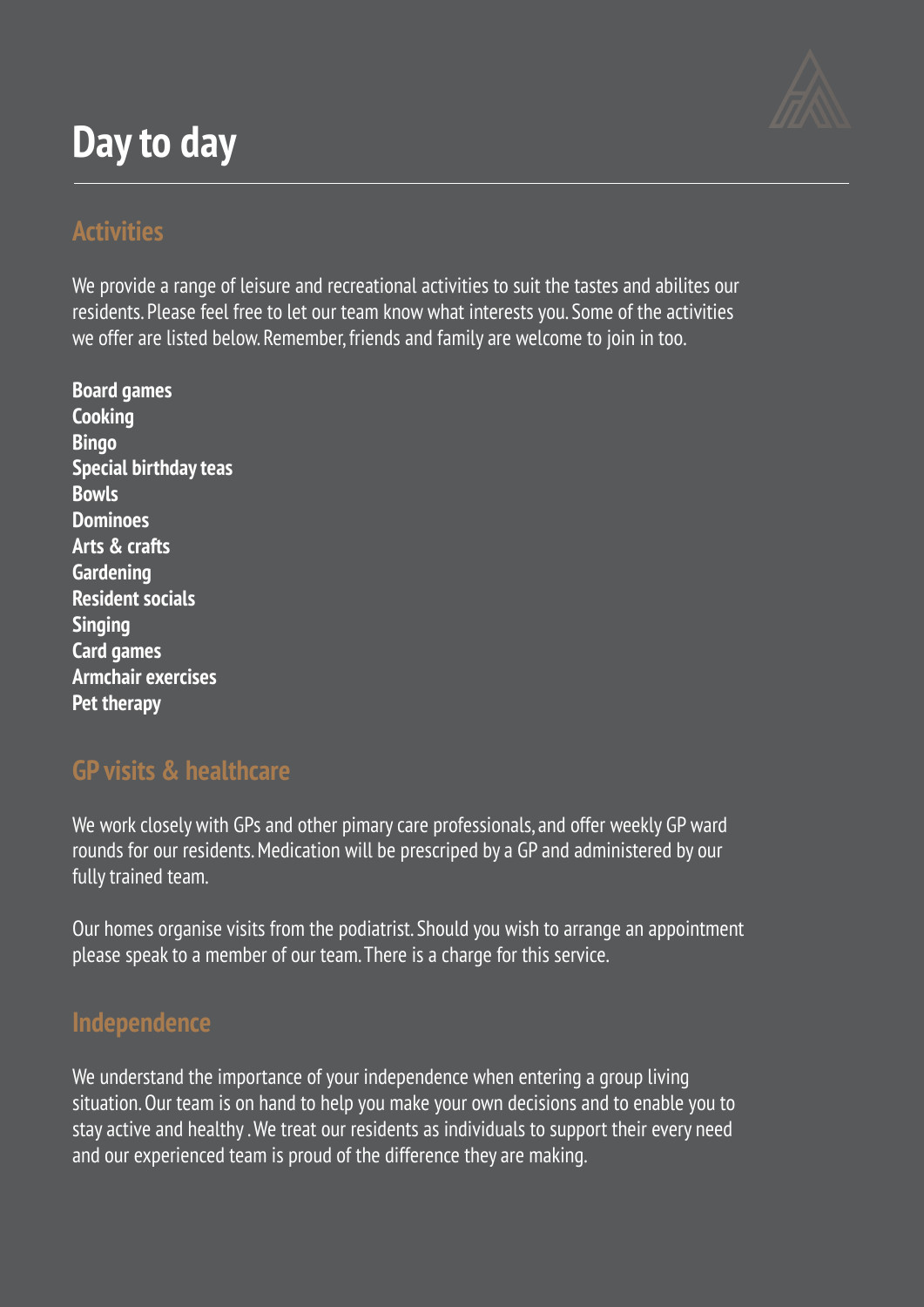

### **Dining**

We recognise that eating and drinking plays an important part in your social life, and so we provide a welcoming environment in the dining room.

We pride ourselves on the cuisine we offer. Our chefs provide three delicious, nutritious meals each day, and our menu is changed regularly. We always offer a choice of options at meal times and we cater for special and therapeutic diets.



You can enjoy your meals in either the dining room or in your own room if desired.

Care staff are on hand to provide discreet, sensitive and individual help with eating and drinking for those who need it.

Hot and cold drinks, as well as snacks, are available at all times.

#### **Newspapers & mail**

All mail addressed to you will be delivered directly to your room, and if you need to post letters our team is available to do this for you.

If you require any newspapers please let us know and we will arrange to have it ordered on your behalf. There is a charge for this service.



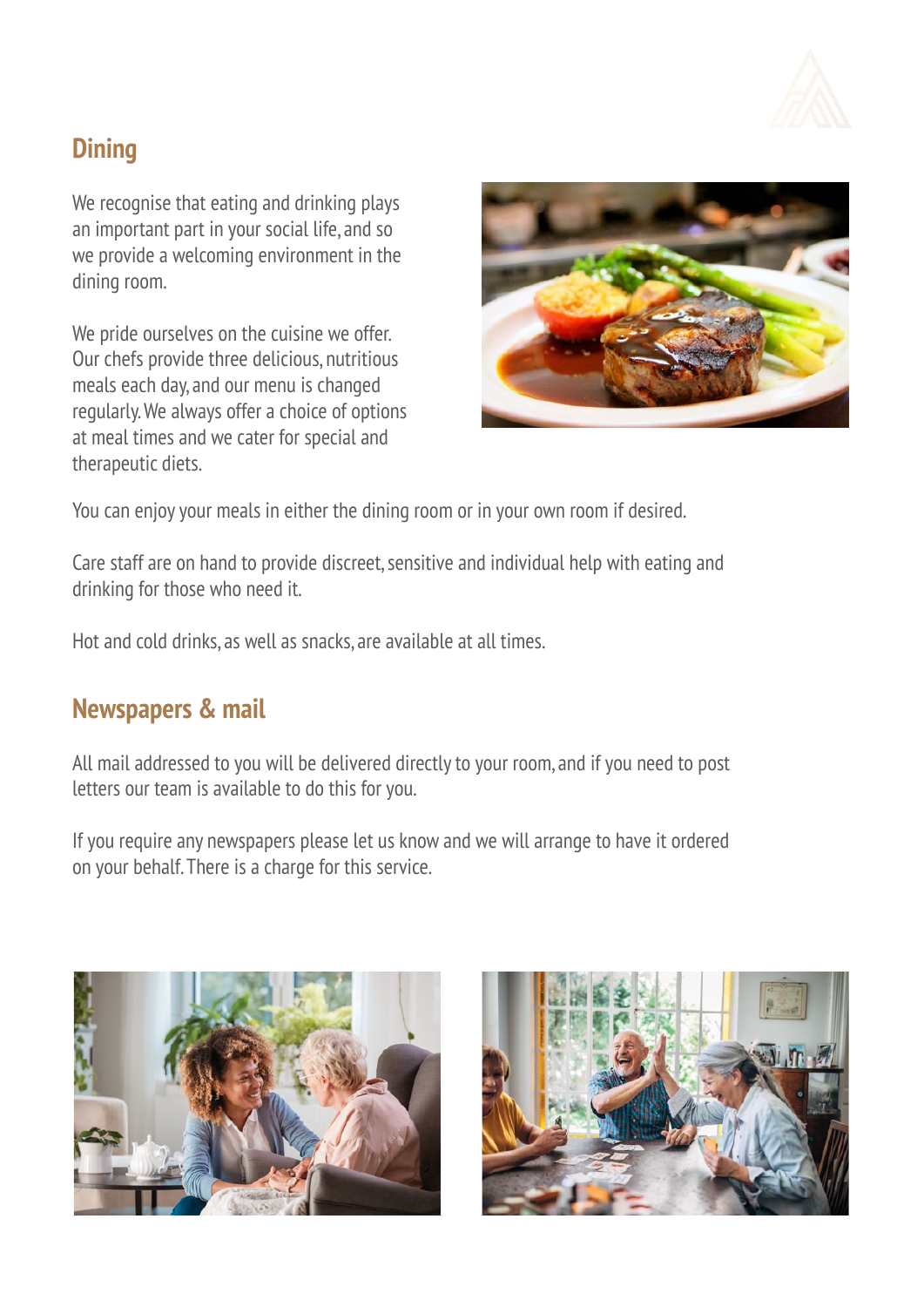

## **Our philosophy of care**

At Avatar Care Group, we believe in providing our residents with a secure, relaxed, and homely environment in which their care, well being and comfort are of prime importance. Our carers strive to preserve and maintain the dignity, individuality and privacy of all our residents.

#### **Our values**

Our mission at Avatar Care Group is to provide the highest quality of support so our residents can lead fulfilling and independent lives, in a welcoming environment. We want your loved ones to know they are safe and receiving excellent care.

We treat our residents as individuals to support their every need and our experienced team is proud of the difference they are making.

#### **CARE**

Our team are led by the principles of empathy, respect, kindness and trust.

#### **QUALITY**

We specialise in always understanding and meeting our resident's needs to create the best possible home.

#### **COMPASSION**

You can have peace of mind that your loved one will be treated with kindness, respect, and dignity.

#### **Trust**

All our staff are fully trained and value the fact that your dignity is of the utmost importance. Our team will always treat you in a way that makes you feel comfortable and happy. If you have any comments or suggestions for improvement please speak to your home manager who will be happy to help.

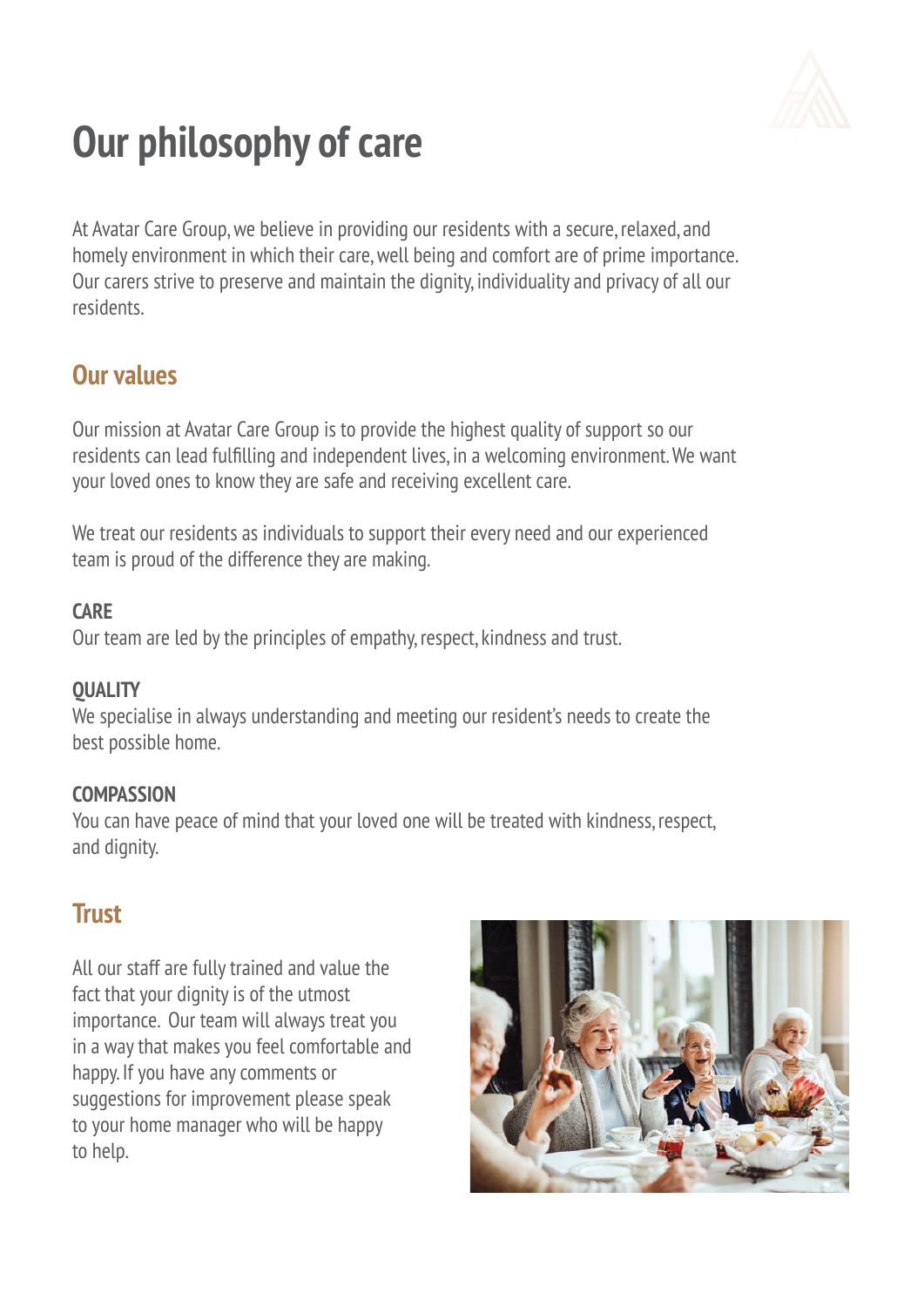

## **Feedback & complaints**

If you would like to give us feedback or make comments about your stay with us please do not hesitate to speak to your home manager, or alternatively one of the management team at our head office.

It is our aim to act on the views and concerns of our residents and we encourage discussion and action on issues raised before they develop into problems. If you feel for any reason that we have not met your expectations please let us know so we can improve the way we do things.

#### **How we will manage your complaint**

Please talk to a responsible member of staff to see if he or she can address your feedback or concern. If you feel that your comments have not been addressed then please get in touch with your home manager who will create a written formal complaint that will then be fully investigated. We have a formal process to monitor our performance and your home manager will update you with timescales for responding to your comments, as well as outlining what we propose to do to investigate the matter.

Rest assured, we will fully review your concerns and once complete, we will convey to you all the actions we have taken to resolve your complaint. We aim to resolve most complaints within 28 days, unless there are exceptional circumstances.

#### **Head office details**

Avatar Care Group Peak House, Farm House Way, Great Barr, Birmingham B43 7SE.

Tel: 0121 357 4830 Fax: 0121 357 0217 Email: admin@avatarcaregroup.com

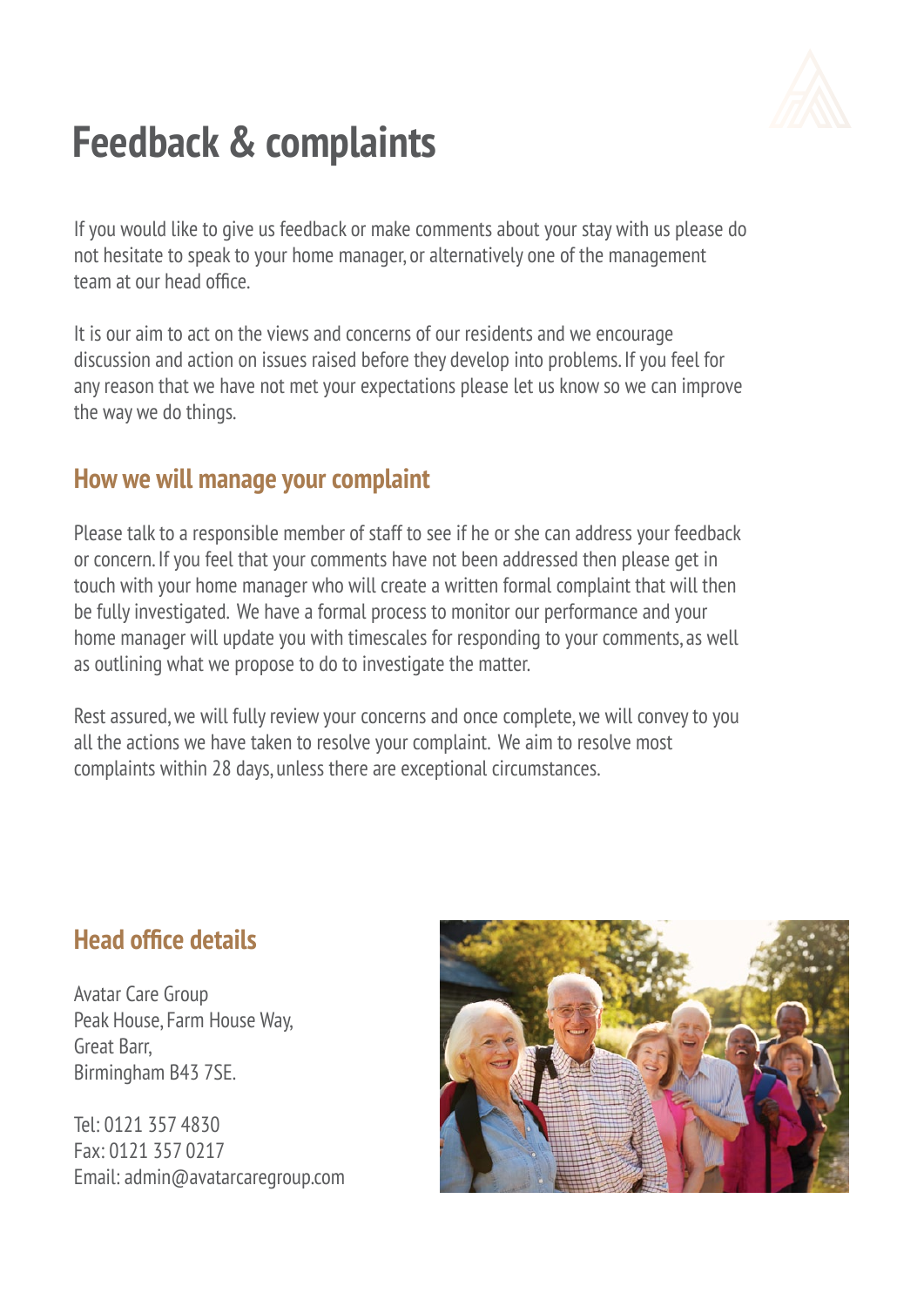

## **Regulatory body**

#### **Who regulates Avatar Care Group**

Avatar Care Group homes in England are regulated by the Care Quality Commission (CQC). For our welsh care homes, Avatar Care Group are regulated by the Care Inspectorate Wales (CIW).

If you wish to provide feedback or information about Avatar Care Group to the CQC or the CIW you can contact them at the following details.

Care Quality Commission National Correspondence Citygate **Gallowgate** Newcastle upon Tyne NE1 4PA **Tel:** 03000 616161

Care Inspectorate Wales Welsh Government Office Sarn Mynach Llandudno Junction LL31 9RZ **Tel:** 0300 7900 126

#### **Get in touch**

For the contact details of your home, please visit www.avatarcaregroup.com.

Our head office contact details are as follows.

Avatar Care Group Peak House, Farm House Way, Great Barr, Birmingham B43 7SE.

**Tel:** 0121 357 4830 **Fax:** 0121 357 0217 **Email:** admin@avatarcaregroup.com